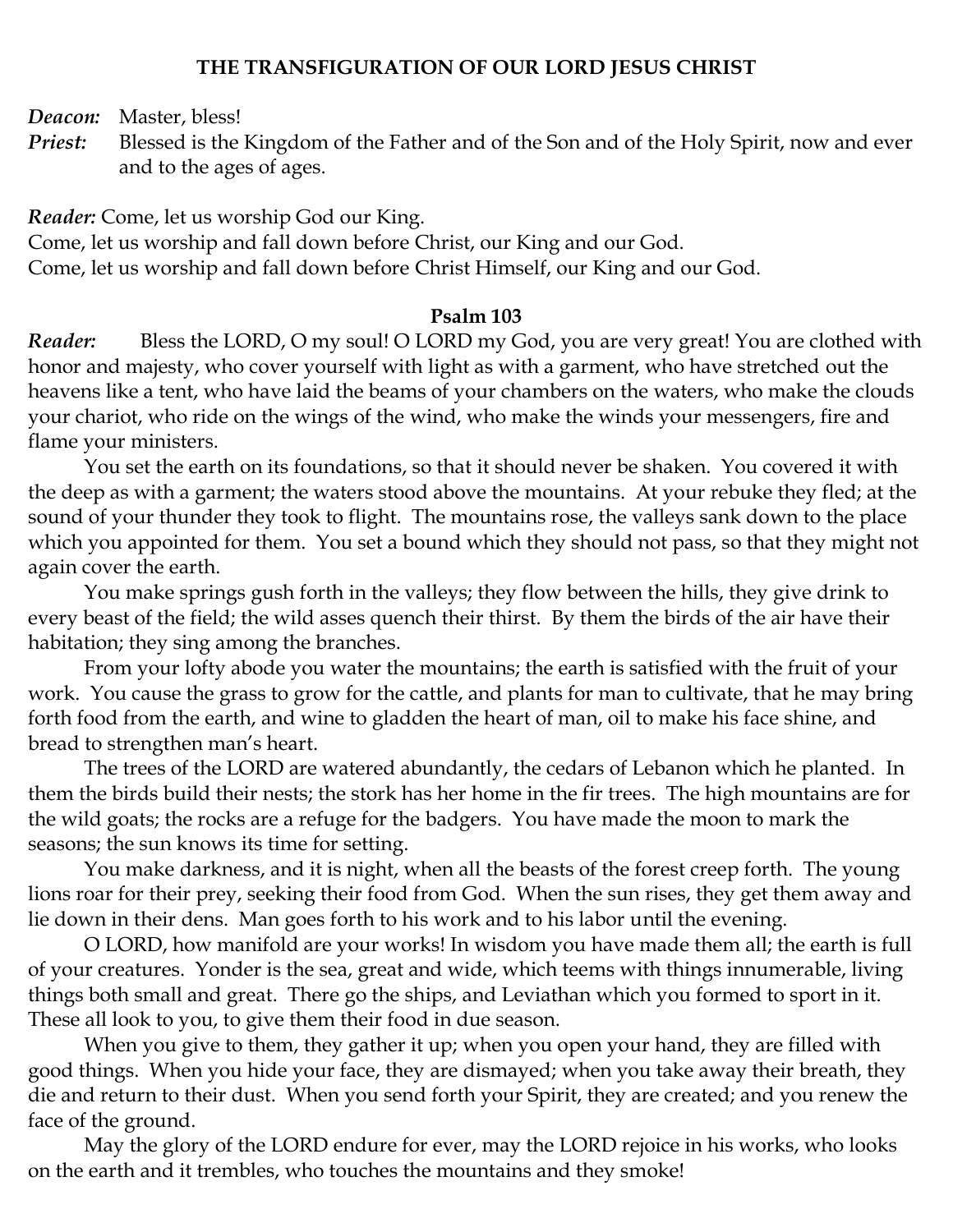I will sing to the LORD as long as I live; I will sing praise to my God while I have being. May my meditation be pleasing to him, for I rejoice in the LORD.

Let sinners be consumed from the earth, and let the wicked be no more! Bless the LORD, O my soul! Praise the LORD!

The sun knows its time for setting. You make darkness and it is night. O Lord, how manifold are your works! In wisdom you have made them all!

Glory to the Father and to the Son and to the Holy Spirit, now and ever and to the ages of ages. Amen.

Alleluia! Alleluia! Alleluia! Glory to you, O God! *(x3)*

#### *The Litany of Peace*

*Deacon:* In peace let us pray to the Lord. *Choir:* Lord, have mercy. *(and after each petition)*

For the peace from above and for the salvation of our souls, let us pray to the Lord.

For the peace of the whole world, for the stability of the holy Churches of God, and for the union of all, let us pray to the Lord.

For this holy house and for those who enter it with faith, reverence, and the fear of God, let us pray to the Lord.

For our Archbishop and Father \_\_\_\_, for the honorable priesthood, the diaconate in Christ, for all the clergy and the people, let us pray to the Lord.

For the civil authorities of this country and those serving in its armed forces, let us pray to the Lord.

For this city, for every city, monastery, and countryside, and for those who in faith dwell in them, let us pray to the Lord.

For good temperance of the air, abundance of the fruits of the earth, and for peaceful seasons, let us pray to the Lord.

For travelers by land, sea, and air, the sick, the suffering, the imprisoned, and for their salvation, let us pray to the Lord.

For our deliverance from all affliction, wrath, danger, and necessity, let us pray to the Lord.

Help us, save us, have mercy on us, and keep us, O God, by your grace.

Remembering our all-holy, pure, most blessed, and glorious Lady, the Birthgiver of God and Ever-Virgin Mary, with all the saints, let us offer ourselves and one another, and our whole life to Christ God.

*Choir:* To you, O Lord.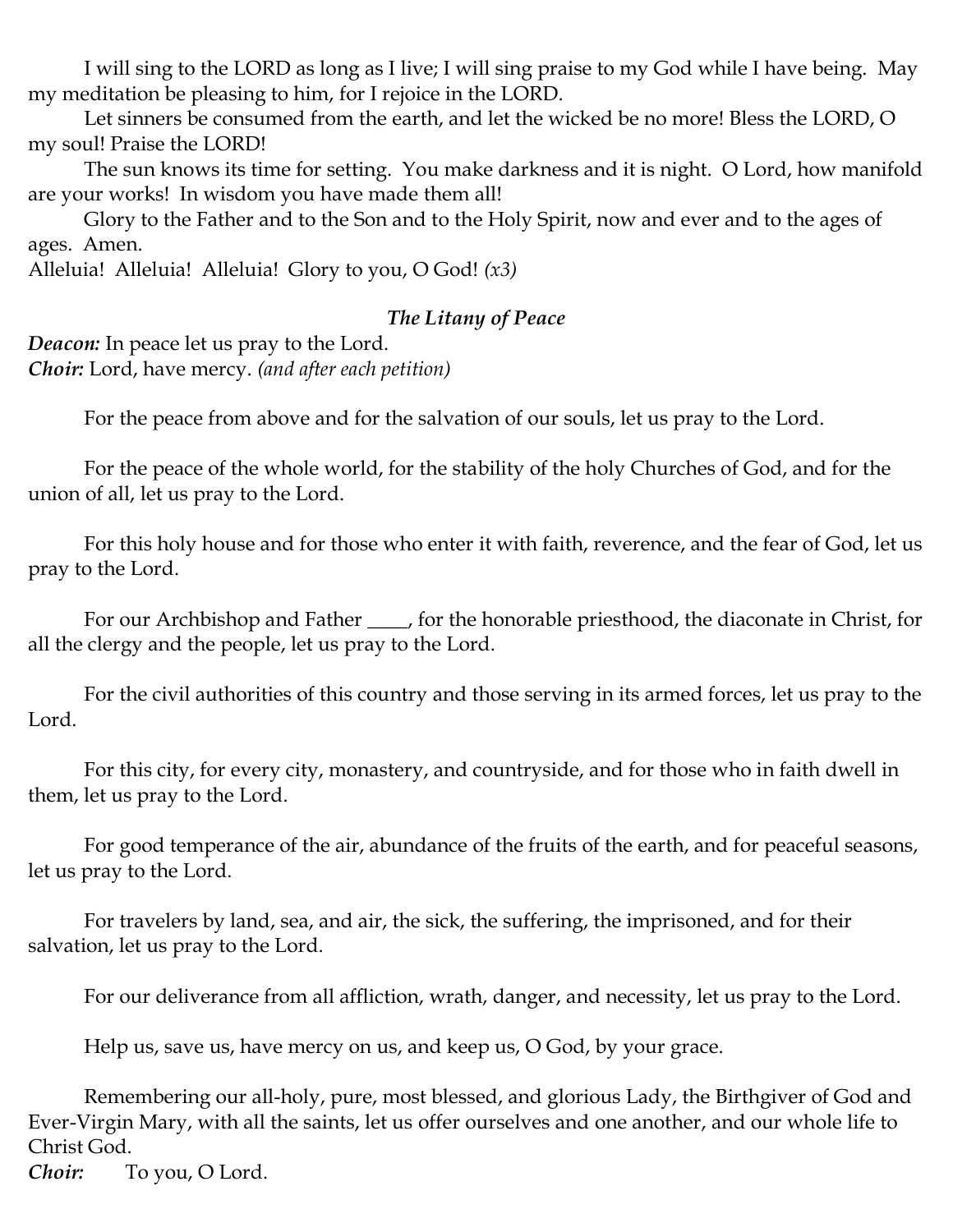*Priest:* For to you is due all glory, honor, and worship, to the Father and to the Son and to the Holy Spirit, now and ever and to the ages of ages. *Choir:* Amen.

#### *Psalm 140*

Lord, I call upon You, hear me! Hear me, O Lord! Lord, I call upon You, hear me! Receive the voice of my prayer, when I call upon You! Hear me, O Lord! Let my prayer arise in Your sight as incense, and let the lifting up of my hands be an evening sacrifice! Hear me, O Lord! *Reader:* Set a guard over my mouth, O Lord Keep watch over the door of my lips. Incline not my heart to any evil, To busy myself with wicked deeds. In company with men who work iniquity; And let me not partake of their delights! Let a good man strike or rebuke me in kindness, But let the oil of the wicked never anoint my head; for my prayer is continually against their wicked deeds. When they are given over to those who shall condemn them, Then they shall learn that the word of the Lord is true. As a rock which one cleaves and shatters on the land, So shall their bones be strewn at the mouth of the grave. But my eyes are toward you, O Lord God; In you I seek refuge; leave me not defenseless. Keep me from the trap which they have laid for me, And from the snares of evildoers. Let the wicked together fall into their own nets, While I escape. **Psalm 141** I cry with my voice to the Lord, With my voice I make supplication to the Lord. I pour out my complaint before him, I tell my trouble before him. When my spirit is faint, You know my way! In the path where I walk, They have hidden a trap for me. I look to my right and watch, But there is none who takes notice of me;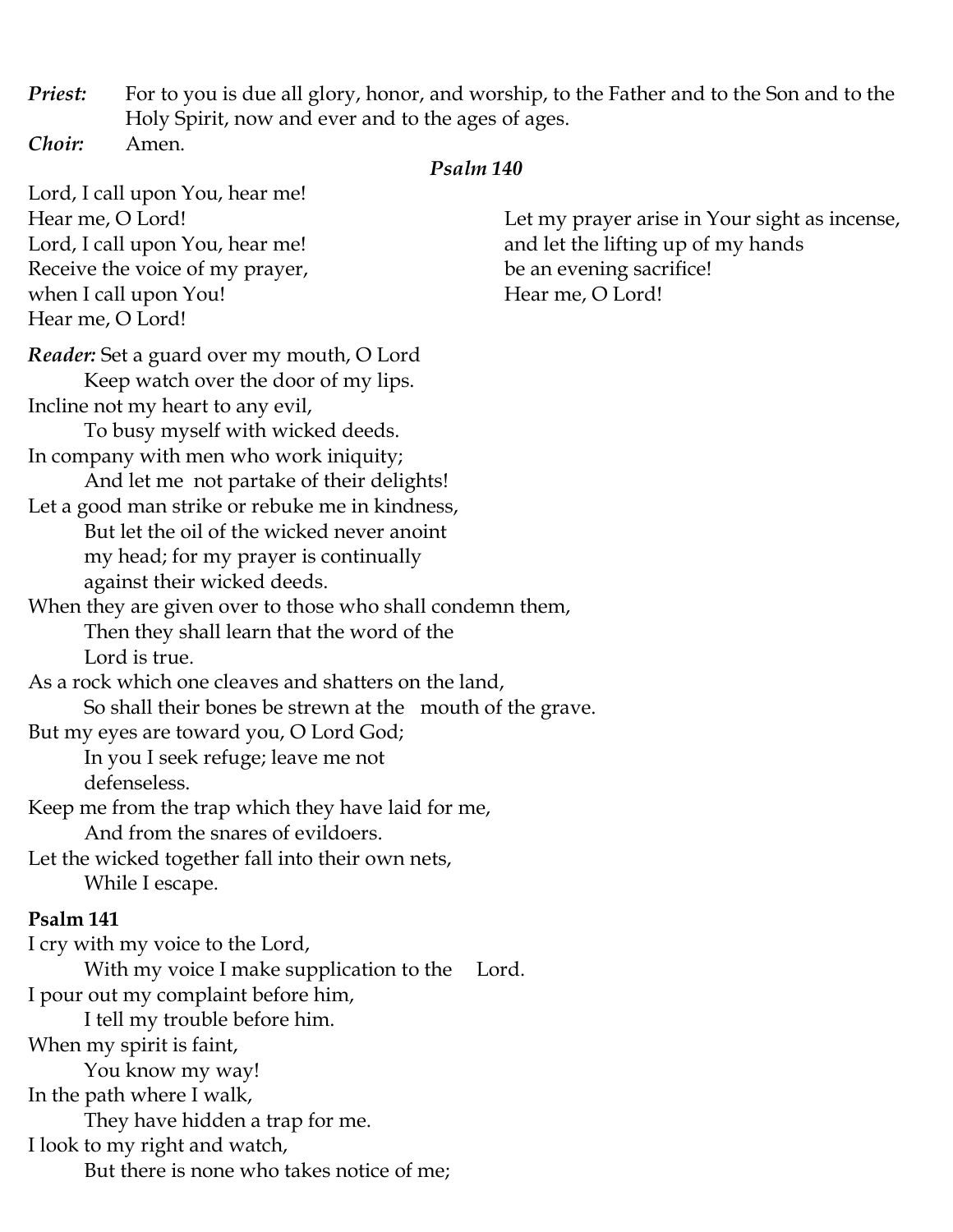No refuge remains to me,

No man cares for me.

I cry to you, O Lord;

I say: you are my refuge, my portion in the land of the living.

Give heed to my cry;

For I am brought very low!

Deliver me from my persecutors; For they are too strong for me! Bring my soul out of prison that I may give thanks to Your name. The righteous await me for You will deal bountifully with me.

*v. (8) Out of the depths I cry to You, O Lord. Lord, hear my voice!* **Tone 4** Before Your Crucifixion, O Lord, the mountain became as heaven, and, like a tabernacle, the cloud spread itself out, when You were transfigured, and the Father bore witness to You. Peter was present with James and John, since they were to be with You at the time of Your betrayal, that, having seen Your wondrous works, they might not be afraid of Your sufferings.// Grant us to venerate Your sufferings in peace, through Your mercy!

*v. (7) Let Your ears be attentive to the voice of my supplications!* Before Your Crucifixion, O Lord, the mountain became as heaven, and, like a tabernacle, the cloud spread itself out, when You were transfigured, and the Father bore witness to You. Peter was present with James and John, since they were to be with You at the time of Your betrayal, that, having seen Your wondrous works, they might not be afraid of Your sufferings.// Grant us to venerate Your sufferings in peace, through Your mercy!

*v. (6) If You, O Lord, should mark iniquities, Lord, who could stand? But there is forgiveness with You.*  Before Your Crucifixion, O Lord, You took Your Disciples to a high mountain and were transfigured before them, illumining them with bright rays of Your pow'r. From love of mankind and in Your sovereign might, it was Your desire to show them the splendor of Your Resurrection. In peace count us also worthy of this splendor, O God,// in Your mercy and Your love for mankind!

*v. (5) For Your name's sake I have waited for You, O Lord, my soul has waited for Your word; my soul has hoped on the Lord.*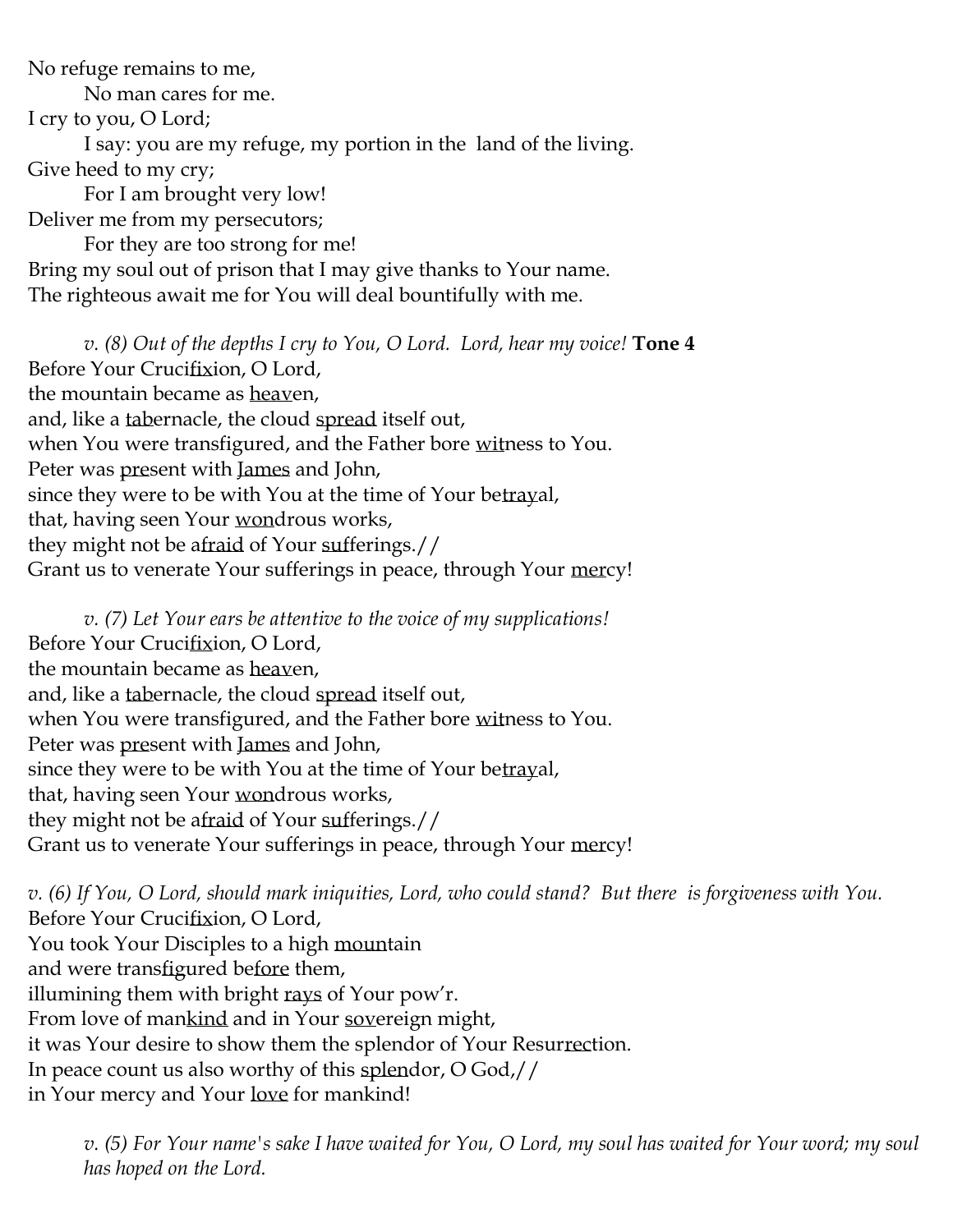Before Your Crucifixion, O Lord, You took Your Disciples to a high mountain and were transfigured before them, illumining them with bright rays of Your pow'r. From love of mankind and in Your sovereign might, it was Your desire to show them the splendor of Your Resurrection. In peace count us also worthy of this splendor, O God,// in Your mercy and Your love for mankind! *v. (4) From the morning watch until night, let Israel hope on the Lord!* When You were transfigured upon a high mountain, O Savior, having with You the chief Disciples, You shone forth in glorious majesty, proving that those who excel in the height of their virtues shall be made worthy of divine glory. Moses and Elijah, talking with Christ, showed that He is Lord of both the living and the dead, the God Who spoke of old through the Law and the Prophets. The voice of the Father testified to Him from the cloud of light, saying: "Listen to Him, Who through the Cross has despoiled hell// and has given the dead eternal life!"

*v. (3) For with the Lord there is mercy and with Him is plenteous redemption, and He will deliver Israel from all his iniquities.* When You were transfigured upon a high mountain, O Savior, having with You the chief Disciples, You shone forth in glorious majesty, proving that those who excel in the height of their virtues shall be made worthy of divine glory. Moses and Elijah, talking with Christ, showed that He is Lord of both the living and the dead, the God Who spoke of old through the Law and the Prophets. The voice of the Father testified to Him from the cloud of light, saying: "Listen to Him, Who through the Cross has despoiled hell// and has given the dead eternal life!"

*v. (2) Praise the Lord, all nations! Praise Him, all peoples!* The mountain that once was veiled in gloom and smoke, is now holy and revered, since Your feet, O Lord, had stood upon it. For by Your dread Transfiguration, the mystery hidden before the ages has been made manifest in the last times to Peter, James, and John. Unable to endure the shining of Your face and the brilliance of Your garments, they fell to the ground upon their faces. Seized with wonder and amazement, they saw Moses and Elijah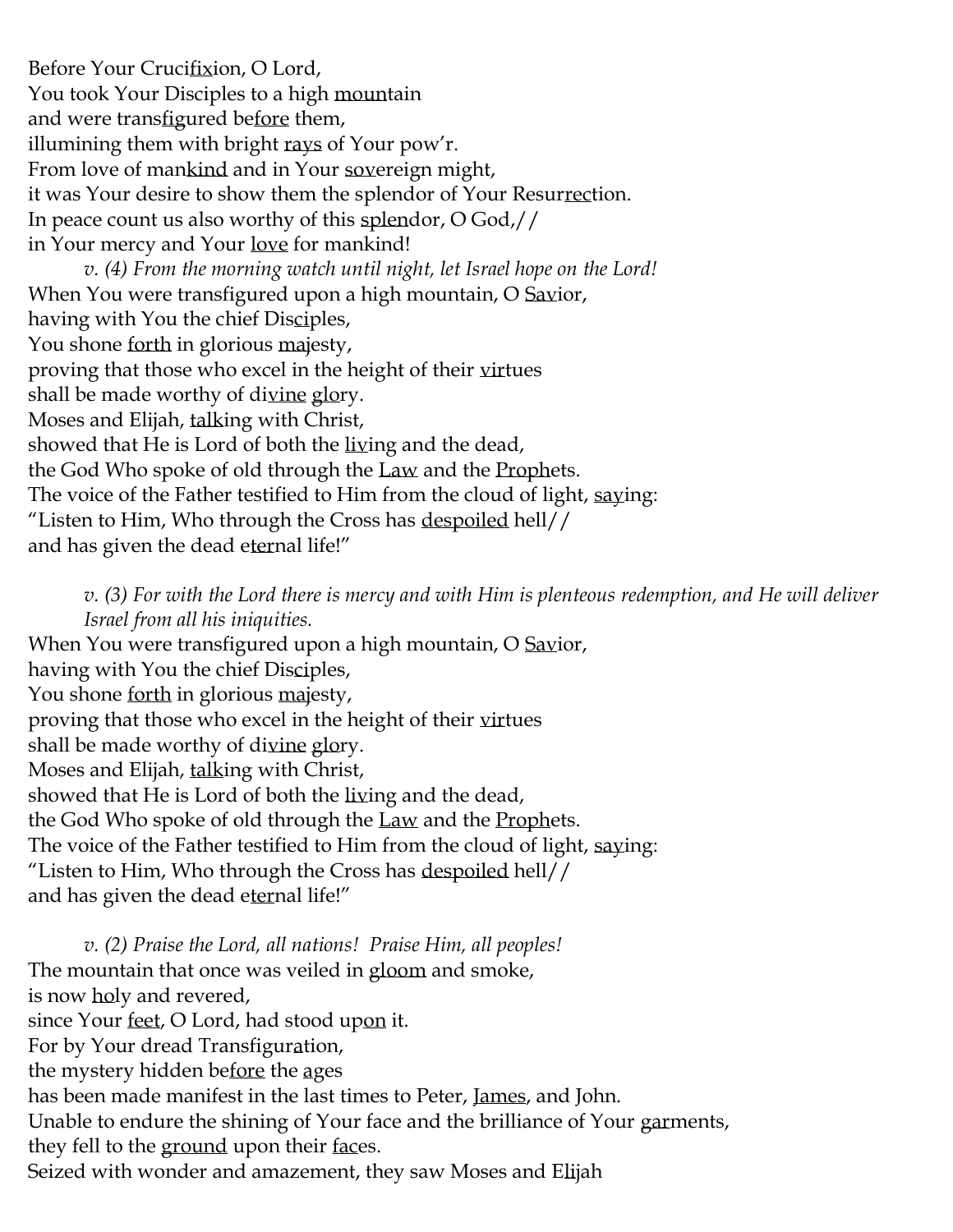talking with You about the things that would befall You; and a voice came in testimony from the Father saying: "This is My beloved Son in Whom I am well pleased; listen to Him!// It is He Who grants the world great mercy!"

*v. (1) For His mercy is abundant towards us; and the truth of the Lord endures for ever.*  The mountain that once was veiled in gloom and smoke, is now holy and revered, since Your feet, O Lord, had stood upon it. For by Your dread Transfiguration, the mystery hidden before the ages has been made manifest in the last times to Peter, James, and John. Unable to endure the shining of Your face and the brilliance of Your garments, they fell to the ground upon their faces. Seized with wonder and amazement, they saw Moses and Elijah talking with You about the things that would befall You; and a voice came in testimony from the Father saying: "This is My beloved Son in Whom I am well pleased; listen to Him!// It is He Who grants the world great mercy!"

*Glory to the Father, and to the Son, and to the Holy Spirit, now and ever, and unto ages of ages. Amen.* **Tone 6** Prefiguring Your Resurrection, O Christ our God, You took with You in Your ascent of Mount Tabor Your three Disciples, Peter, James and John. When You were transfigured, O Savior, Mount Tabor was covered with light. Your Disciples, O Word, threw themselves down upon the ground, unable to gaze upon the form that none may see. The Angels ministered in fear and trembling; the heavens shook and the earth quaked,// as they beheld on earth the Lord of Glory.

# **THE ENTRANCE**

*Deacon:* Wisdom! Upright!

*Choir:* O Gladsome Light of the holy Glory of the immortal Father, heavenly, holy, blessed - Jesus Christ. Now that we have come to the setting of the sun and behold the light of evening, we praise God the Father, Son, and Holy Spirit. For meet it is at all times to worship Thee with voices of praise, O Son of God and Giver of Life, therefore all the world doth glorify Thee!

*Deacon:* Let us attend!

*Priest:* Peace to all!

*Reader:* And to your spirit!

*Deacon:* Wisdom!

## *Then, the appropriate Prokeimenon for the day of the week:* **SUNDAY EVENING**

*Deacon:* The Prokeimenon in the Eighth Tone: Behold now, bless the Lord, all you servants of the Lord!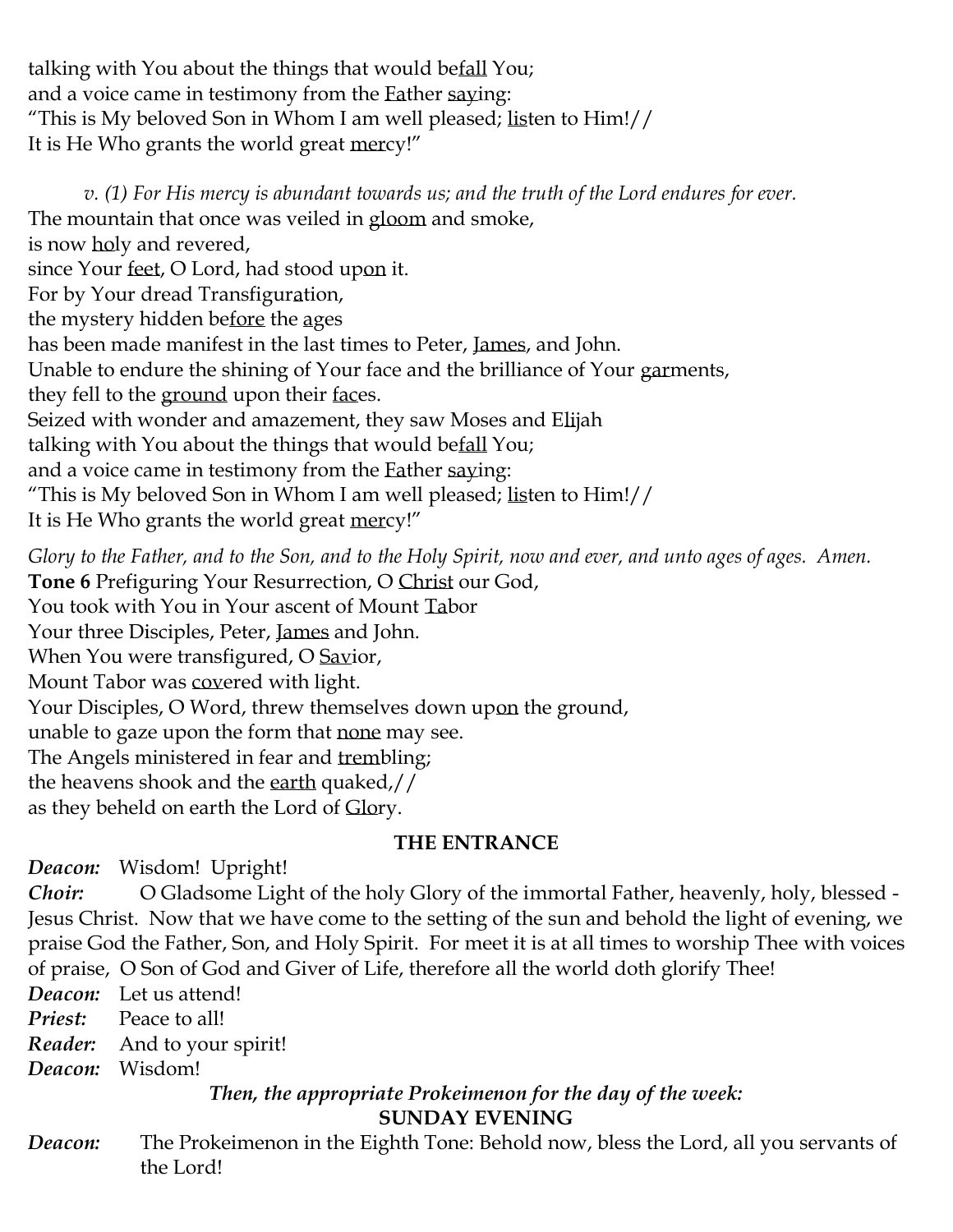| Choir:  | Behold now, bless the Lord, all you servants of the Lord!                                                |
|---------|----------------------------------------------------------------------------------------------------------|
| Deacon: | You who stand in the temple of the Lord, in the courts of the house of our God!                          |
| Choir:  | Behold now, bless the Lord, all you servants of the Lord!                                                |
| Deacon: | Behold now, bless the Lord                                                                               |
| Choir:  | all you servants of the Lord!                                                                            |
|         | <b>MONDAY EVENING</b>                                                                                    |
| Deacon: | The Prokeimenon in the Fourth Tone: The Lord hears me when I cry out to Him.                             |
| Choir:  | The Lord hears me when I cry out to Him.                                                                 |
| Deacon: | Whenever I called, the God of my justice heard me.                                                       |
| Choir:  | The Lord hears me when I cry out to Him.                                                                 |
| Deacon: | The Lord hears me                                                                                        |
| Choir:  | when I cry out to Him.                                                                                   |
|         | <b>TUESDAY EVENING</b>                                                                                   |
| Deacon: | The Prokeimenon in the First Tone: Your mercy, O Lord, shall follow me all the days of                   |
|         | my life.                                                                                                 |
| Choir:  | Your mercy, O Lord, shall follow me all the days of my life.                                             |
| Deacon: | The Lord is my shepherd, I shall not want. In green pastures He gives me repose.                         |
| Choir:  | Your mercy, O Lord, shall follow me all the days of my life.                                             |
| Deacon: | Your mercy, O Lord, shall follow me                                                                      |
| Choir:  | all the days of my life.                                                                                 |
|         | <b>WEDNESDAY EVENING</b>                                                                                 |
| Deacon: |                                                                                                          |
|         | The Prokeimenon in the Fifth Tone: O Lord, save me by Your name, and in Your power<br>be a judge for me. |
| Choir:  | O Lord, save me by Your name, and in Your power be a judge for me.                                       |
| Deacon: | O God, hear my prayer; listen to the words of my mouth.                                                  |
| Choir:  | O Lord, save me by Your name, and in Your power be a judge for me.                                       |
| Deacon: |                                                                                                          |
| Choir:  | O Lord, save me by Your name,<br>and in Your power be a judge for me.                                    |
|         | <b>THURSDAY EVENING</b>                                                                                  |
| Deacon: | The Prokeimenon in the Sixth Tone: My help is from the Lord, Who made heaven and                         |
|         | earth.                                                                                                   |
| Choir:  | My help is from the Lord, Who made heaven and earth.                                                     |
| Deacon: | I lifted up my eyes to the mountains, whence comes my help.                                              |
| Choir:  | My help is from the Lord, Who made heaven and earth.                                                     |
| Deacon: | My help is from the Lord,                                                                                |
| Choir:  | Who made heaven and earth.                                                                               |
|         | <b>FRIDAY EVENING</b>                                                                                    |
| Deacon: | The Prokeimenon in the Seventh Tone: O God, You are my defender and Your mercy                           |
|         | goes before me.                                                                                          |
| Choir:  | O God, You are my defender and Your mercy goes before me.                                                |
| Deacon: | Deliver me from my enemies, O God; save me from those who rise up against me.                            |
| Choir:  | O God, You are my defender and Your mercy goes before me.                                                |
| Deacon: | O God, You are my defender                                                                               |
| Choir:  | and Your mercy goes before me.                                                                           |
|         |                                                                                                          |

## *READINGS FROM THE OLD TESTAMENT*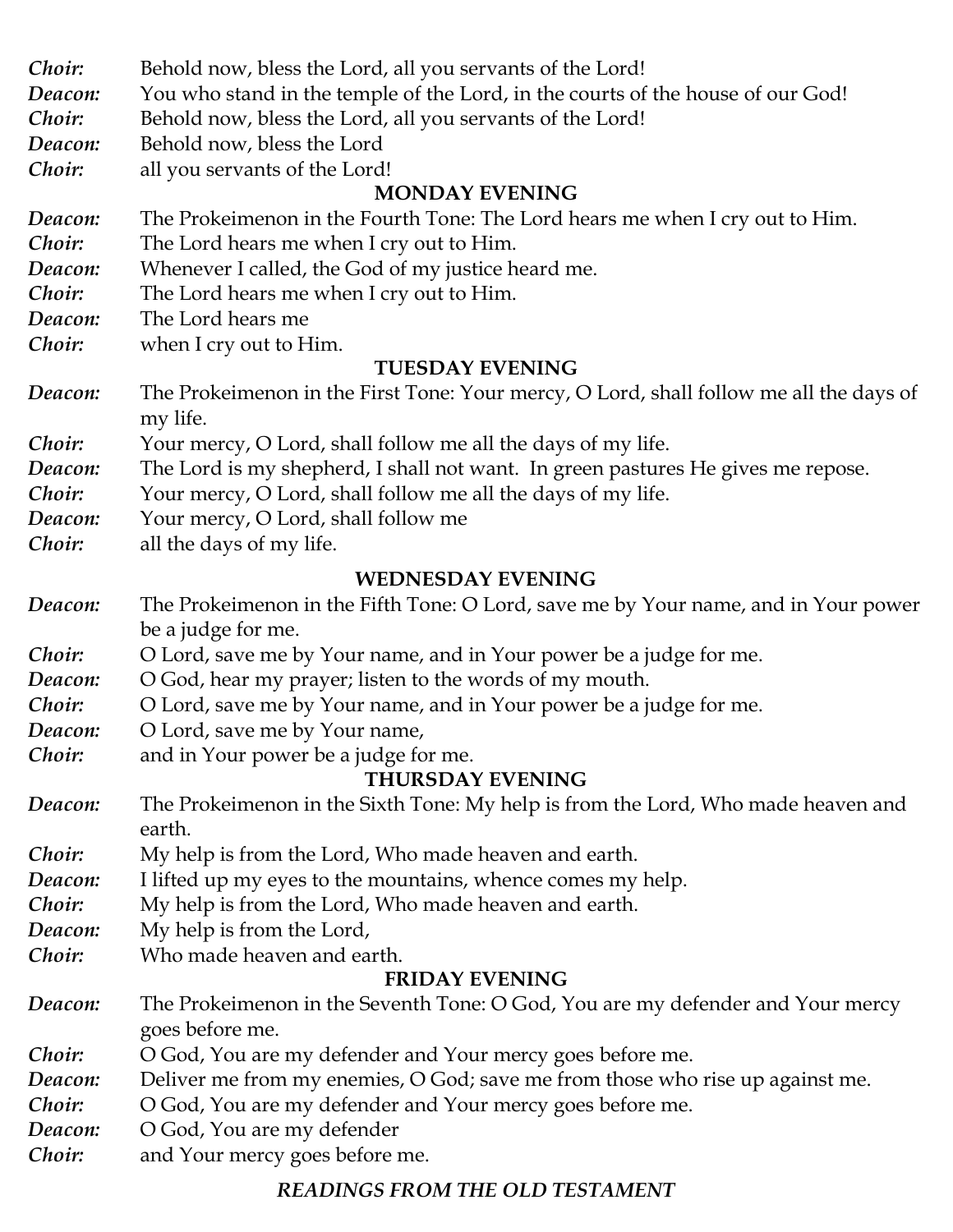*Deacon:* Wisdom!

*Reader***:** The Reading is from Exodus

*Deacon:* Let us attend!

*Reader***:** [24:12-18] The Lord said to Moses, 'Come up to me on the mountain, and wait there; and I will give you the tables of stone, the law and the commandments, which I have written for their instruction.' When Moses had arisen, he and Jeshua, who attended him, went up onto the mountain of God. And he said to the elders, 'Wait here for us, until we come back to you again; and, see, Aaron and Or are with you; if anyone has a dispute, let them go to them.' Then Moses went up onto the mountain, and the cloud covered the mountain. The glory of God came down on Mount Sinai, and the cloud covered it six days; and on the seventh day the Lord called Moses out of the midst of the cloud. Now the appearance of the glory of the Lord was like a devouring fire on the top of the mountain in the sight of the children of Israel. And Moses entered the cloud, and went up on the mountain. And he was there on the mountain for forty days and forty nights.

*Deacon:* Wisdom!

*Reader***:** The Reading is from Exodus

*Deacon:* Let us attend!

*Reader***:** [33:11-23; 34:4-6.8] The Lord spoke to Moses face to face, as one speaks to one's friend. Then he would return to the camp; but the young servant, Jeshua, son of Navi, did not leave the tent. Moses said to the Lord, 'See, you say to me, "Bring up this people"; but you have not shown me whom you will send with me. Yet you have said to me, "I know you above all others, and you have also found favour in my sight." Now if I have found favour in your sight, show yourself to me, so that I may see you and find favour in your sight, that I may know that this great nation is your people.' And the Lord said to him, 'I myself will go before you, and I will give you rest.' And he said to him, 'If you will not go with us yourself, do not carry me up from here. For how shall it be truly known that I have found favour in your sight, I and your people, unless you go with us? In this way, we shall be glorified, I and your people, more than all the nations.' The Lord said to Moses, 'For you I will do this word that you have spoken; for you have found favour in my sight, and I know you above all others.' Moses said, 'Show me your own glory.' And he said, 'I will pass by you in my glory, and will proclaim before you my name, "The Lord"; and I will be have mercy on those on whom I will have mercy, and will have pity on those on whom I will have pity.' And he said, 'You cannot see my face; for no human shall see my face and live.' And the Lord said, 'See, there is a place by me; stand on the rock. And while my glory passes by I will put you in a cleft of the rock, and I will cover you with my hand until I have passed by; then I will take away my hand, and you shall see my back; but my face shall not be seen by you.' So Moses rose early in the morning and went up on Mount Sinai, as the Lord had commanded him. The Lord descended in the cloud and stood with him there, and proclaimed the name, 'Lord.' The Lord passed before his face, and proclaimed, 'The Lord, the Lord, God compassionate and merciful, slow to anger, and full of mercy and true'. And Moses quickly bowed to the earth, and worshipped the Lord.

*Deacon:* Wisdom!

*Reader***:** The Reading is from Third Book of Reigns.

*Deacon:* Let us attend!

*Reader:* [19:3-9.11-13.15-16] And Elias heard and was afraid; he arose and fled for his life, and came to Beersheba, in the land of Juda; he left his servant there. But he himself went a day's journey into the wilderness, and came and sat down under a solitary broom tree. Then he lay down under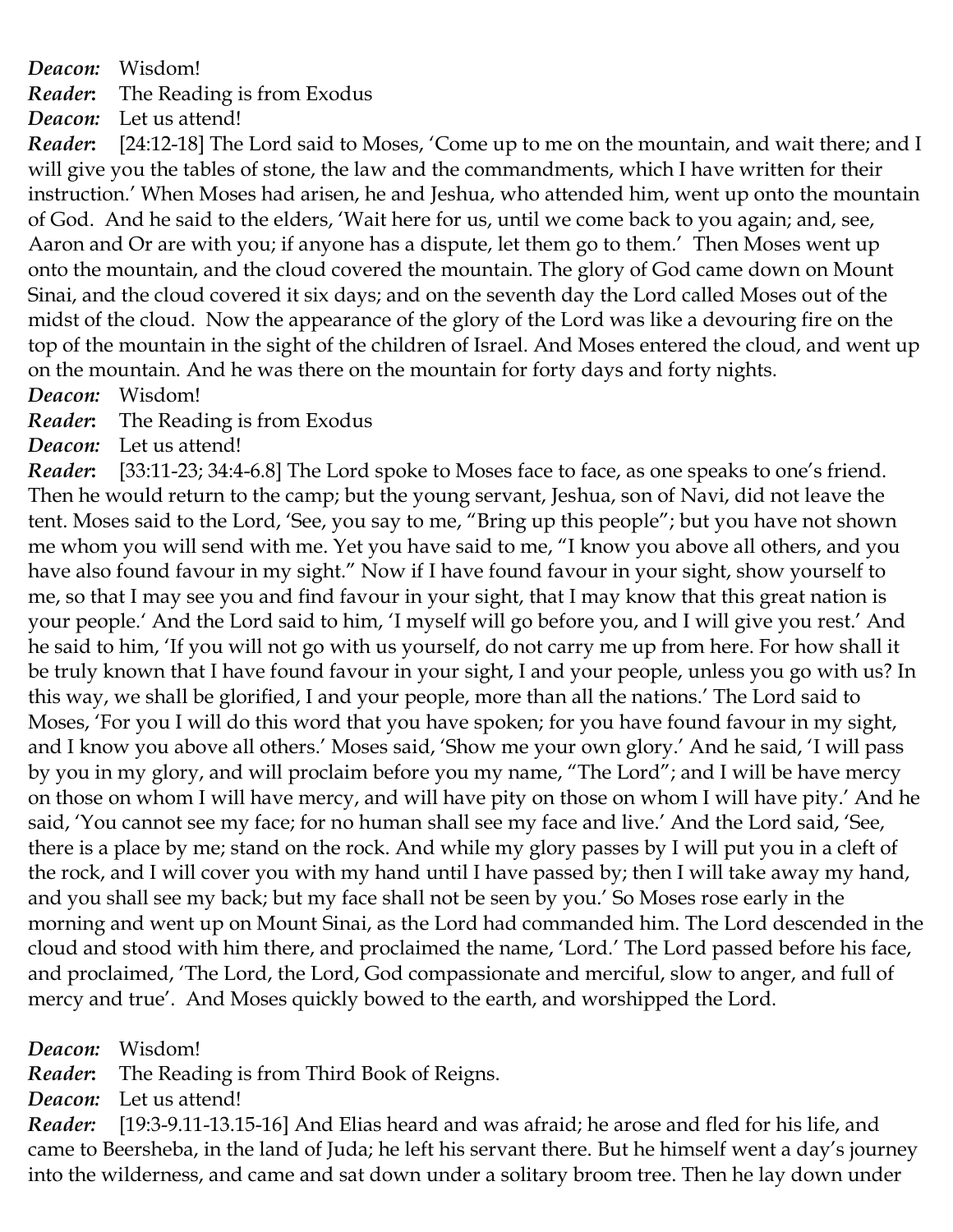the broom tree and fell asleep. Suddenly someone touched him and said to him, 'Arise and eat and drink, for you have a long journey.' Elias looked, and there at his head was a cake of flour and a jar of water. He arose, ate and drank, and slept again. The angel of the Lord came a second time, touched him, and said, 'Arise and eat and drink, for you have a long journey.' He arose, and ate and drank; then he went in the strength of that food forty days and forty nights to mount Horeb. There he entered a cave, and spent the night there. Then the word of the Lord came to him, saying, 'Go forth, and stand upon the mount before the Lord. And behold, the Lord will pass by.' And a great and strong wind rent the mountains, and broke in pieces the rocks before the Lord, but the Lord was not in the wind; and after the wind an earthquake, but the Lord was not in the earthquake; and after the earthquake a fire, but the Lord was not in the fire; and after the fire the sound of a gentle breeze. And when Elias heard it, he wrapped his face in his mantle and went out and stood by the cave. Then the Lord said to him, 'Go, return to your way and you will come to the desert way of Damascus; and you shall anoint Elissaios son of Shaphat as prophet in your place.'

# **Troparion**

**Tone 7** You were transfigured on the mountain, O Christ God, revealing Your glory to Your Disciples as far as they could bear it. Let Your everlasting Light also shine upon us sinners, through the prayers of the Theotokos!// O Giver of Light, glory to You!

*Glory to the Father, and to the Son, and to the Holy Spirit, now and ever, and unto ages of ages. Amen.* **Kontakion**

**Tone 7** On the mountain You were transfigured, O Christ God, and Your Disciples beheld Your glory as far as they could see it; so that when they would behold You crucified, they would understand that Your suffering was voluntary, and would proclaim to the world $\angle\angle$ that You are truly the Radiance of the Father.

# **THE LITTLE LITANY AND TRISAGION**

| Deacon:<br>Choir: | Again and again in peace let us pray to the Lord.<br>Lord have mercy.                                                                                                                                                                |
|-------------------|--------------------------------------------------------------------------------------------------------------------------------------------------------------------------------------------------------------------------------------|
| Deacon:<br>Choir: | Help us, save us, have mercy on us and keep us, O God, by Your grace.<br>Lord have mercy.                                                                                                                                            |
| Deacon:<br>Choir: | Remembering our all-holy, pure, most blessed, and glorious Lady, the Birthgiver of God<br>and Ever-Virgin Mary, with all the saints, let us offer ourselves and one another, and our<br>whole life to Christ God.<br>To you, O Lord. |
| Priest:           | For You are holy, our God, and rest in the holy place and to You we send up glory, to the                                                                                                                                            |
|                   | Father and to the Son and to the Holy Spirit, now and ever                                                                                                                                                                           |
| Deacon:           | and to the ages of ages.                                                                                                                                                                                                             |

*Choir:* Amen.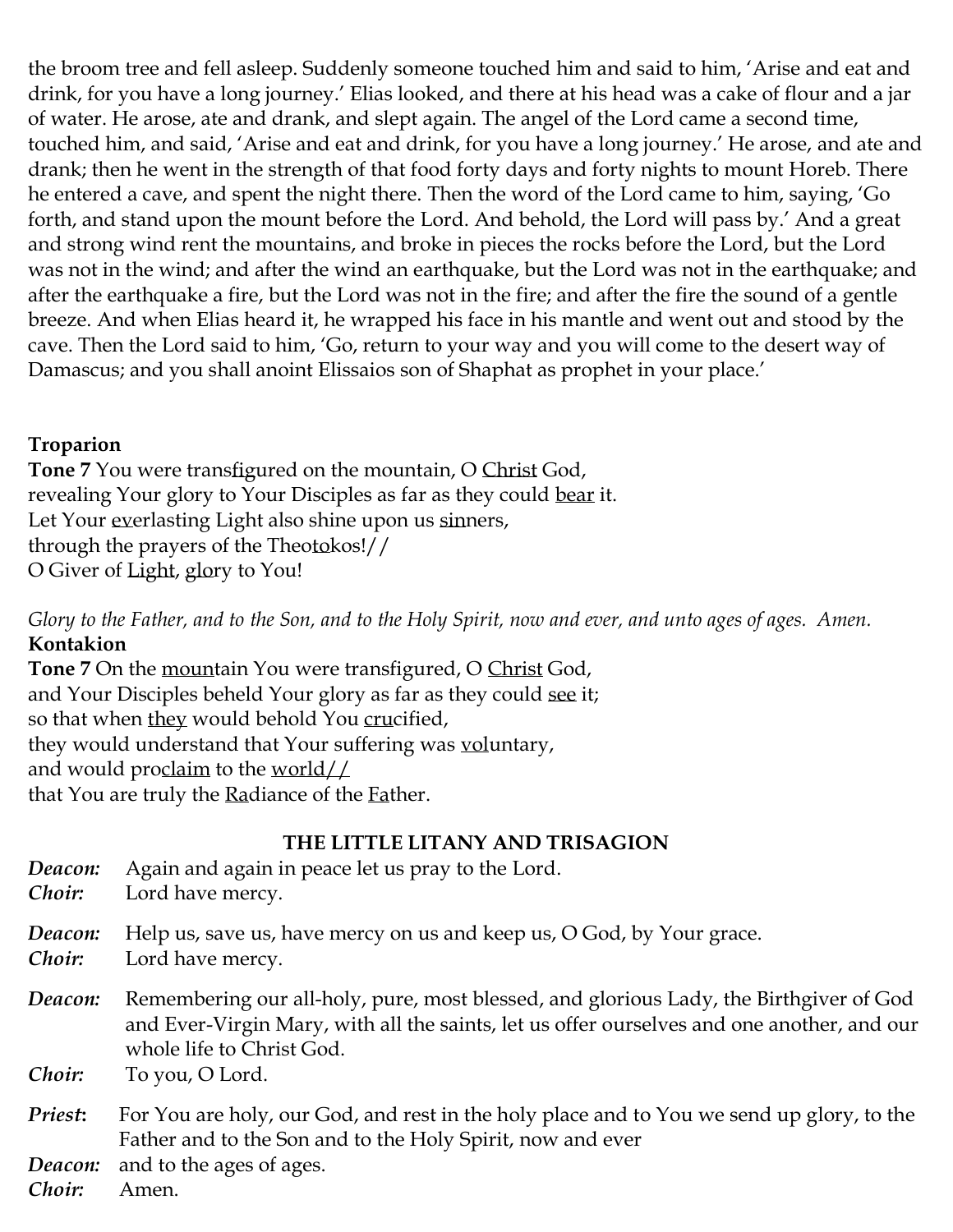Holy God, Holy Mighty, Holy Immortal, have mercy on us! *(thrice)* Glory to the Father and to the Son and to the Holy Spirit, now and ever, and unto ages of ages. Amen. Holy Immortal, have mercy on us! Holy God, Holy Mighty, Holy Immortal, have mercy on us!

#### **THE EPISTLE**

*Deacon:* Let us attend!

*Priest:* Peace to all!

*Reader***:** And to your spirit!

*Deacon:* Wisdom!

*Reader***:** The Prokeimenon in the Fourth Tone: O Lord, how manifold are Your works! In wisdom You have made them all!

*Choir***:** O Lord, how manifold are Your works! In wisdom You have made them all!

*Reader***:** Bless the Lord, O my soul! O Lord my God, You are very great!

*Choir***:** O Lord, how manifold are Your works! In wisdom You have made them all!

*Reader***:** O Lord, how manifold are Your works!

*Choir***:** In wisdom You have made them all!

*Deacon:* Wisdom!

*Reader***:** The reading from the Second Catholic Epistle of the Apostle Peter. (1:10-19)

*Deacon:* Let us attend!

*Reader***:** *Brethren:* be the more zealous to confirm your call and election, for if you do this you will never fall; so there will be richly provided for you an entrance into the eternal kingdom of our Lord and Savior Jesus Christ. Therefore I intend always to remind you of these things, though you know them and are established in the truth that you have. I think it right, as long as I am in this body, to arouse you by way of reminder, since I know that the putting off of my body will be soon, as our Lord Jesus Christ showed me. And I will see to it that after my departure you may be able at any time to recall these things. For we did not follow cleverly devised myths when we made known to you the power and coming of our Lord Jesus Christ, but we were eyewitnesses of his majesty. For when he received honor and glory from God the Father and the voice was borne to him by the Majestic Glory, "This is my beloved Son, with whom I am well pleased," we heard this voice borne from heaven, for we were with him on the holy mountain. And we have the prophetic word confirmed, of which you do well to be mindful as of a lamp that shines in a dark place, until when the Day dawns and the morning Star rises in your hearts.

**Priest:** Peace to you, reader!

*Reader***:** And to your spirit! Alleluia!

### **THE GOSPEL**

| Choir: | Alleluia! Alleluia! Alleluia!                                                    |
|--------|----------------------------------------------------------------------------------|
|        | <b>Reader:</b> The heavens are Yours; the earth also is Yours. (Ps 88/89:11)     |
| Choir: | Alleluia! Alleluia! Alleluia!                                                    |
|        | <b>Reader:</b> Blessed are the people who know the festal shout! (Ps 88/89:15a). |
| Choir: | Alleluia! Alleluia! Alleluia!                                                    |
|        | <b>Deacon:</b> Wisdom! Upright! Let us hear the holy Gospel.                     |
|        | <b>Priest:</b> Peace to all!                                                     |
|        | <i>Choir:</i> And to your spirit,                                                |